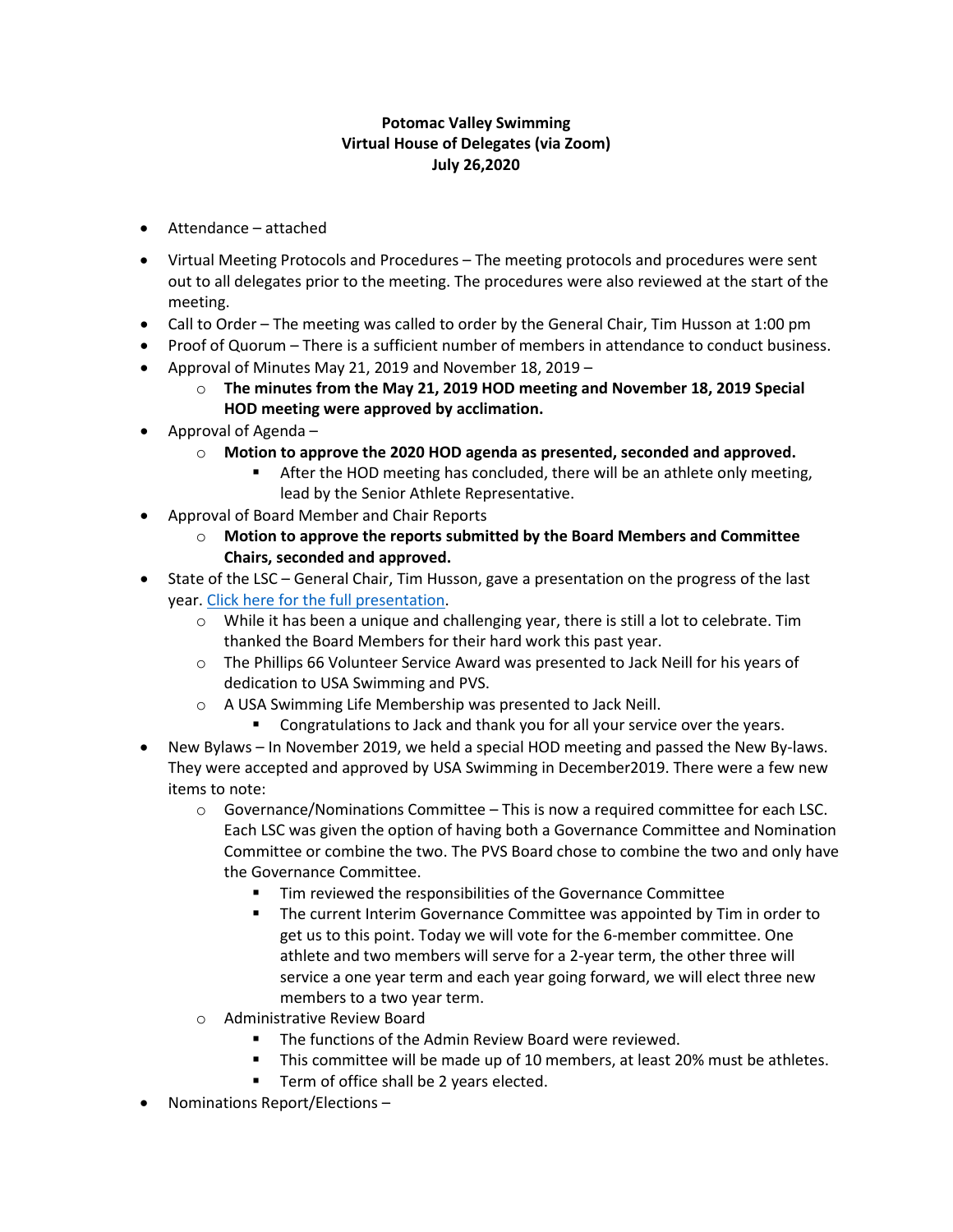- $\circ$  Morgon Henderson-Kunz the Governance Committee Chair presented:
	- There is one candidate for each of the following board positions
		- Admin: Bob Walker
		- Age Group Chair Erik Collins
		- Operations Carolyn Kotarski (incumbent)
		- Safe Sport Mike O'Shaughnessy (incumbent)
		- The following are the candidates for the Governance Committee
			- Caroline DeLuca (athlete), Alexandra LaDucca (athlete), Greg York, Paris Jacobs, Morgon Henderson-Kunz, Dave DiNardo.
	- The following are the candidates for the Administrative Review Board: There are currently 8 on the ballot and we will have a 10 person board.
		- Ryan Strotheide (athlete), Sally Conroy (athlete), Bill Marlin, Tom Ugast, Elizabeth Jester, Peter Mott, Ward Foley and Brenna Broadus
- o Nominations from the floor were requested for each position:
	- Motion to close nomination for Admin Vice-Chair, seconded and approved.
	- **Motion to close nomination for Age Group Vice-Chair, seconded and approved.**
	- **Motion to close the nomination for Operations Vice-Chair, seconded and** approved.
	- Motion to close nominations for Safe Sport Chair, seconded and approved.
		- It was noted that Mike is moving to Atlanta, but will remain a member of PVS and to serve if elected.
	- Governance Committee there was one nomination from the floor:
		- Manga Dalizu (FAST) was nominated.
		- Motion to close the nominations for the Governance Committee, seconded and approved.
	- Administrative Review Board the following individuals were nominated from the floor:
		- Josephina Wang (athlete) RMSC
		- Samantha Pliuskaitis (athlete) SNOW
		- Cherlynn Venit (PAC)
		- Jim Crampton (DCWAVE)
		- Pierre Zeineddin (athlete) RMSC
		- Aaron Dean (OCCS)
		- Motion to close the nominations for the Admin Review Board, seconded and approved.
		- Each candidate will be given up to 2 minutes to speak.
			- o Nominees for Governance Committee and Admin Review Board spoke as requested.
	- Elections
		- **Motion to accept the nominees for the following Board positions as presented; Admin Vice-Chair (Bob Walker), Age Group Vice Chair (Erik Collins), Operations Vice-Chair (Carolyn Kotarski) and Safe Sport Chair (Mike O'Shaughnessy) by acclimation, second and approved.**
			- o Congratulations to all four members!
	- The full list of nominees for both the Governance and Admin Review Committee were reviewed. Ballots were sent to all delegates through email via "Election Buddy", and instructions for the elections were reviewed.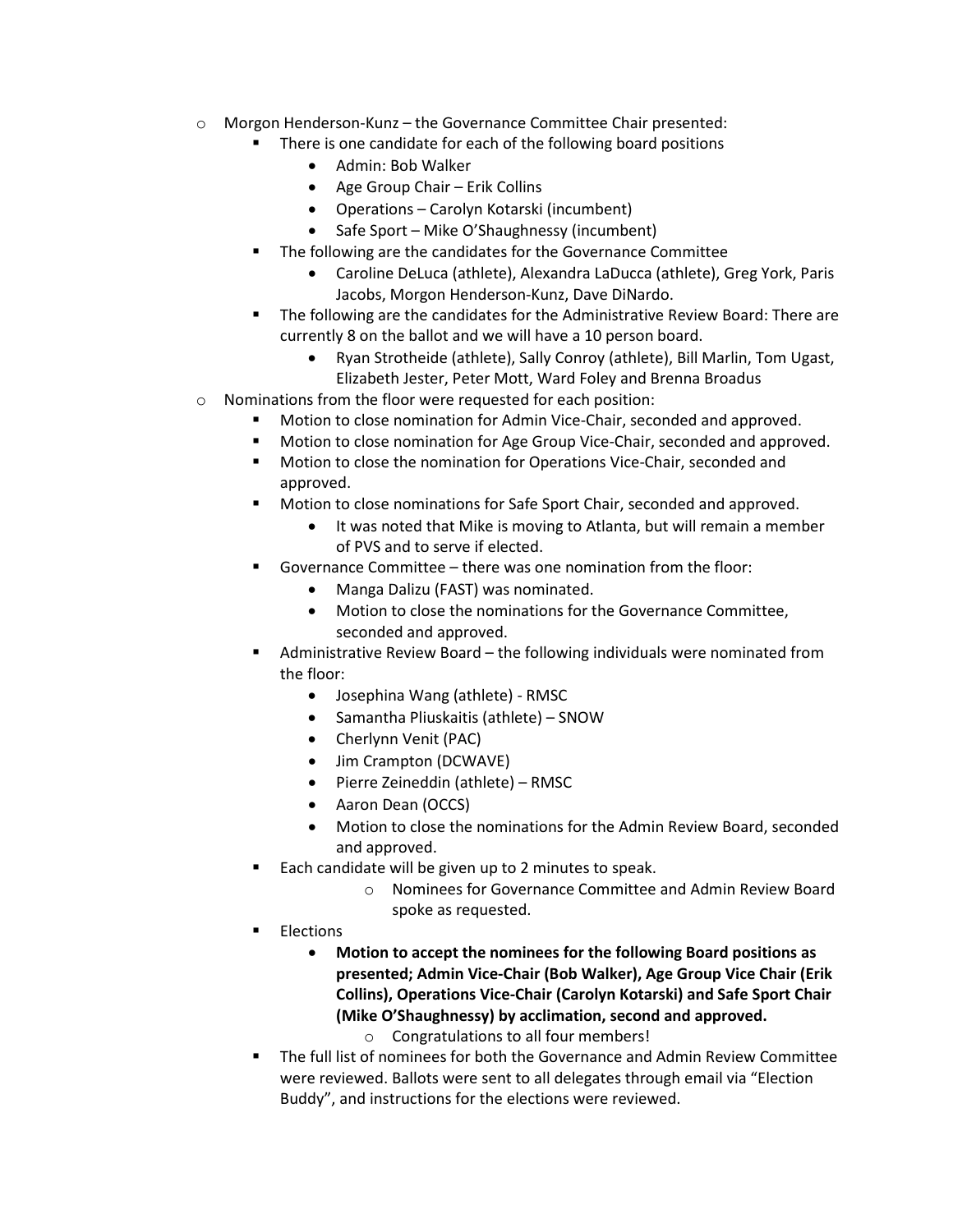- There was a 15 minute recess for the elections
- Election Results. Congratulations to the new committee members:
	- Governance Committee: 2 year term: Caroline DeLuca (athlete), Greg York, Morgon Henderson-Kunz. 1 year term: Alexandra LaDuca (athlete), Paris Jacobs, Manga Dalizu
	- Admin Review Committee: Bill Marlin, Tom Ugast, Elizabeth Jester, Ward Foley, Cherlynn Venit, Jim Crampton, Aaron Dean, Josephina Wang (athlete), Sam Pliuskaitis (athlete), Pierre Zeineddin (athlete).
- Approval of 2020-2021 Budget The [proposed budget](http://pvswim.org/hod/2020-HOD-Proposed-Budget-for-2021.pdf) was posted on the PVS website, Ellen Colket presented.
	- $\circ$  Ellen reviewed the budget documents as presented, where we are this season and endof-season projections. Then she reviewed the proposed 2020-2021 budget.
		- She summarized: for this current season, which ends August 31, 2020, we had planned just under a \$30,000 deficit. Instead, there will be a surplus of \$33,500, due to the shutdown from the pandemic which includes \$195,00 in Relief to PVS clubs due to Covid-19. She thanked the Relief program task force for the great ideas and hard work to provide some relief and support of PVS clubs.
		- For the 20-21 season, it is projected there will be a deficit of about \$160,000. The primary assumptions include a 24% reduction in membership as well as no meets in PVS prior to January 1. When meets begin, we forecast 15% fewer splashes. Based on this, meet revenue is forecasted to be down significantly. There will be some expenses that will also be decreased, but not at the same rate as the decrease in revenue.
			- There are two additional expenses that are recommended for inclusion in the proposed budget, which will increase the projected deficit to over \$175,000. These two items are:
				- o DEI travel team and workshops
				- o An Open Water event to be held in the season
	- o There were a few questions:
		- PVS Open meets What happens if we can actually offer the October or November meets?
			- The numbers are based on what we see today given the current environmental and health landscape and uncertainty. If things change and the meets can occur, PVS will support them.
			- The meet schedule remains as approved by the CCM, so if conditions change, we can make plans for the meets which may look different than in the past
		- What are the Premium Membership fees for the 2020-2021 season?
			- The USA-S portion increases by \$2 each year, the PVS portion will remain the same, so the overall membership fee will be \$92.
	- $\circ$  Ellen then reviewed the detailed budget information (pages 3 & 4 of the report), she explained how the Board of Directors went through the process to come up with this information.
		- We applied for the SBA/PPP Grant on April 8 and received funds on May 7. We are awaiting the loan forgiveness application. Once submitted, we expect the loan to be forgiven.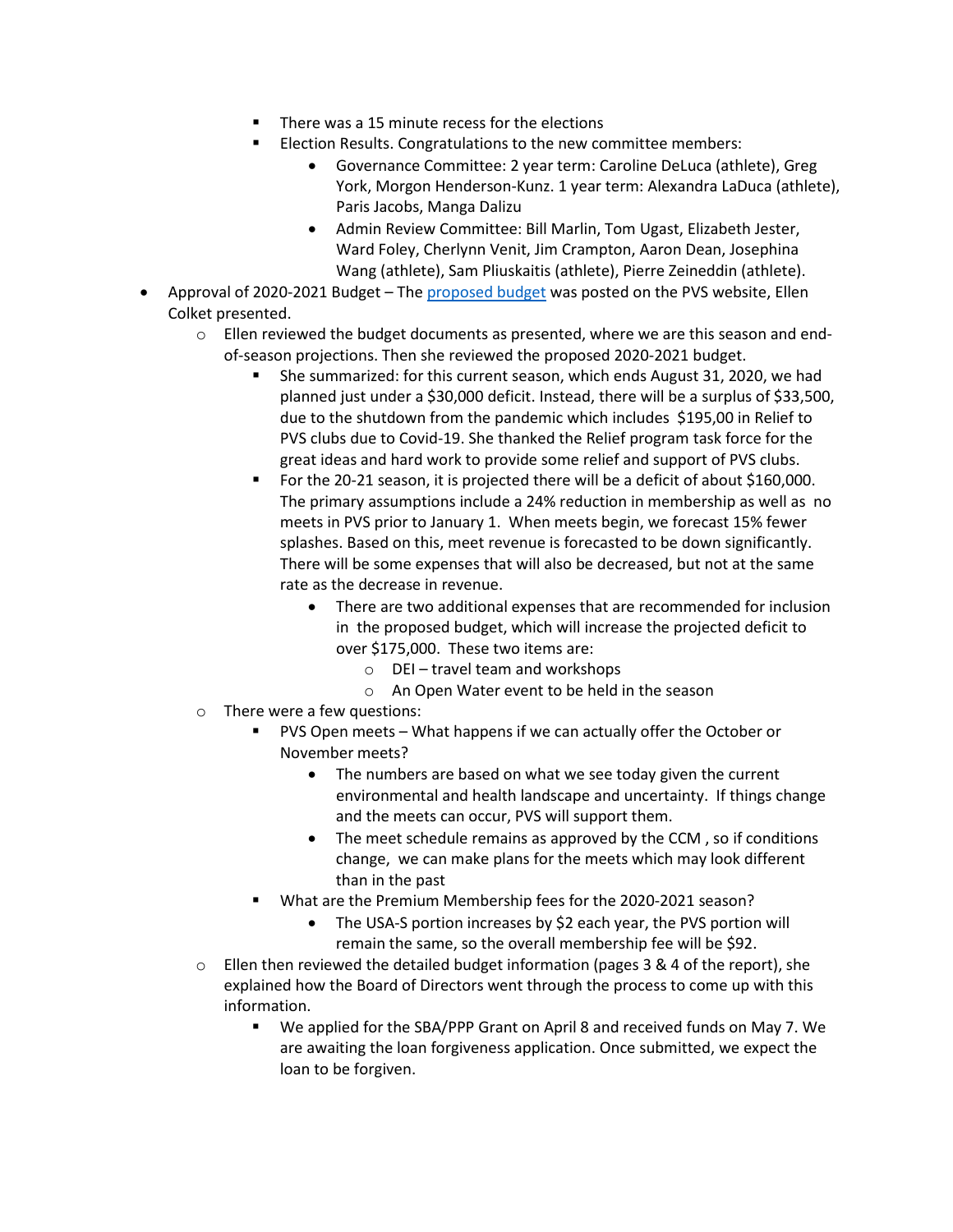- The Reserve Analysis the operating reserve is in the Bylaws and P&P, to manage cash flow interruptions, meet commitments and contingencies, as well as mitigate the impact of a catastrophic event(2020 certainly falls in this category). We try to run the reserve so it can accommodate about 10-12 months. For the 2020 season, it will be about 18 months of a reserve. The 2021 season is budgeted for approximately 10 months. Our PVS reserve target is 65- 100%.
- o **Motion to approve the 2020-2021 Budget with a deficit of \$175,535, reserve of 82%, seconded.**
- o Discussion
	- It was asked if the Board Members are comfortable with this large of a deficit?
		- Several board members spoke to this and agreed that it is a difficult number to accept, but feel that the budget is a moving target and with all the uncertainty, this projects the worst case scenario.
		- The travel meets, like Nationals, etc., have been included in the budget. If, for example they do not happen, those expenses will decrease.
		- The reserve and our financial assets have been managed over a number of years such that we can sustain an event such as this, allowing PVS to remain financially stable.
	- Will there be any reduction in membership fees (USA S or PVS)?
		- At this time, there are no plans for a reduction to the membership fees.
	- **What steps did the board take to try to alleviate the expenses? What cost saving** measures did the board take?
		- Each board member looked at their specific account and made cuts if/as needed. There certainly are areas that we may ultimately cut some expenses in if meets and other programs do not happen.
			- o There is a concern that fewer and fewer services for our athletes are being offered, yet we are not seeing any savings to the clubs & athletes.
	- If we are able to start to have competitions in the fall, what will the changes be? Will we rent more pools? What are the financial implications?
		- We do not know what the future looks like, but we believe we are prepared to continue to move forward and adjust accordingly.
	- Ellen commented The Finance Committee is making changes to our investments and working to be ready for any changes that come our way.
	- For years the PVS Board has prepared and saved for an "event" like this. Several members commented they were appreciative of the hard work of the Board and that they feel PVS was as prepared as possible for such changes.
	- **There was a motion to call the question, seconded, approved.**
	- **The motion to approve the budget as presented was approved.**
- Board Members & Committee Reports Each Board members was given a few minutes to comment on their report.
	- $\circ$  Admin Vice-Chair: Jack Neill Membership numbers were very similar to previous year. However, there was 30% increase in FLEX memberships, which does affect our bottom line. Additionally, it does give some insight to our swimmers and their interest.
		- There were 248 Flex members who upgraded to premium during the 2019-2020 season.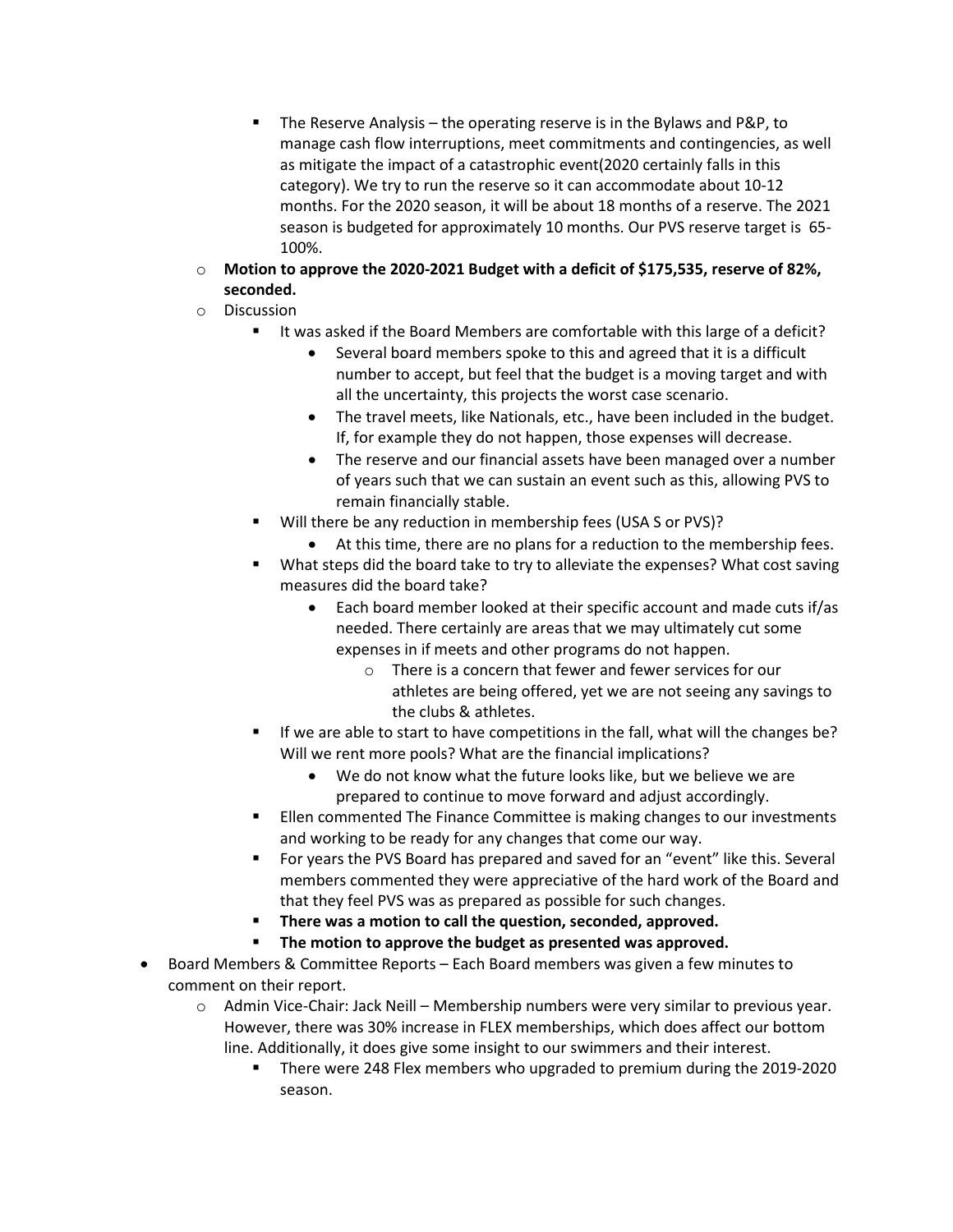- If switch from flex to premium or can they go back? The rules have changed several times, but once they go to premium they cannot go back to flex.
- $\circ$  Operations Vice-Chair: Carolyn Kotarski looking forward to getting back to meets and getting equipment ready.
- o Finance Vice-Chair; Ellen Colket
	- Unplanned change in our treasurer. Mary Zellman resigned due to health issues. She introduced Kim Bullers, who has jumped right in and doing a great job for PVS.
	- **Finance Committee has been busy and thank you to all the members.**
	- Relief program As a reminder to the clubs who received funds through the Relief Program, that money must be spent by the end of the season (Aug 31) and all receipts must be submitted to Ellen no later than Sept 15.
	- Retained sales tax exception for Maryland, new insurance for equipment and our Accounts receivable has been reduced by 80% compared to last season.
- $\circ$  Senior Vice-Chair: Evan Stiles Many things happened this year that are both memorable and forgettable. Everyone has been impacted by this pandemic and many in ways we do not even realized. He felt it was great to work on the Relief Task Force and interesting to see how each club has been impacted differently. He feels everyone has worked hard to help each other out during these trying times. Many great things have come out of all the problems.
- $\circ$  Age Group Vice-Chair: Blair Piddington Without Age Group Champs (short and long course) or Zones, there is not much to report on for Age Group swimming.
- o Strategic Planning: Dave DiNardo This position has been absorbed by the Governance Committee. Dave thanked the board and members for allowing him to serve all these years on the board.
- $\circ$  Senior Coach's Rep: Jessica Fry-Mack- She has enjoyed being on the board and looks forward to continuing to serve in the future. She will continue to serve on the DEI Committee and enjoys her work on that committee.
- o Junior Coach's Rep: Meghan Thiel She is looking forward to taking a more active role on the board this year.
	- **Incoming Junior Coaches Rep, Reid Owen, gave a brief introduction**
- o Official's Rep: Jorge Zamora not in attendance.
- o DEI Chair: Rob Green
	- He offered an opportunity for athletes: Mary Bergstrom will be looking for athlete volunteers to help with her program. She will be working with a boys' school in DC, offering free instruction. Since they will likely be out of the water, she will be looking for athletes to participate in virtual meetings to talk to the boys.
	- The DEI Committee is planning to do an athlete round table to help give them a platform to discuss current issues in DEI, so here in PVS we can continue to have a diverse and inclusive LSC.
- $\circ$  Safe Sport Chair: Mike O'Shaughnessy Noted that one positive that has come from the down time is that clubs have focused on completing the Safe Sport Recognition Program. PVS is now 4<sup>th</sup> in the country with 19 clubs recognized.
	- He reminded members that even without competitions, Safe Sport issues are still very important and we need to be even more diligent in monitoring the social media and electronic modes of communication. All the rules still apply.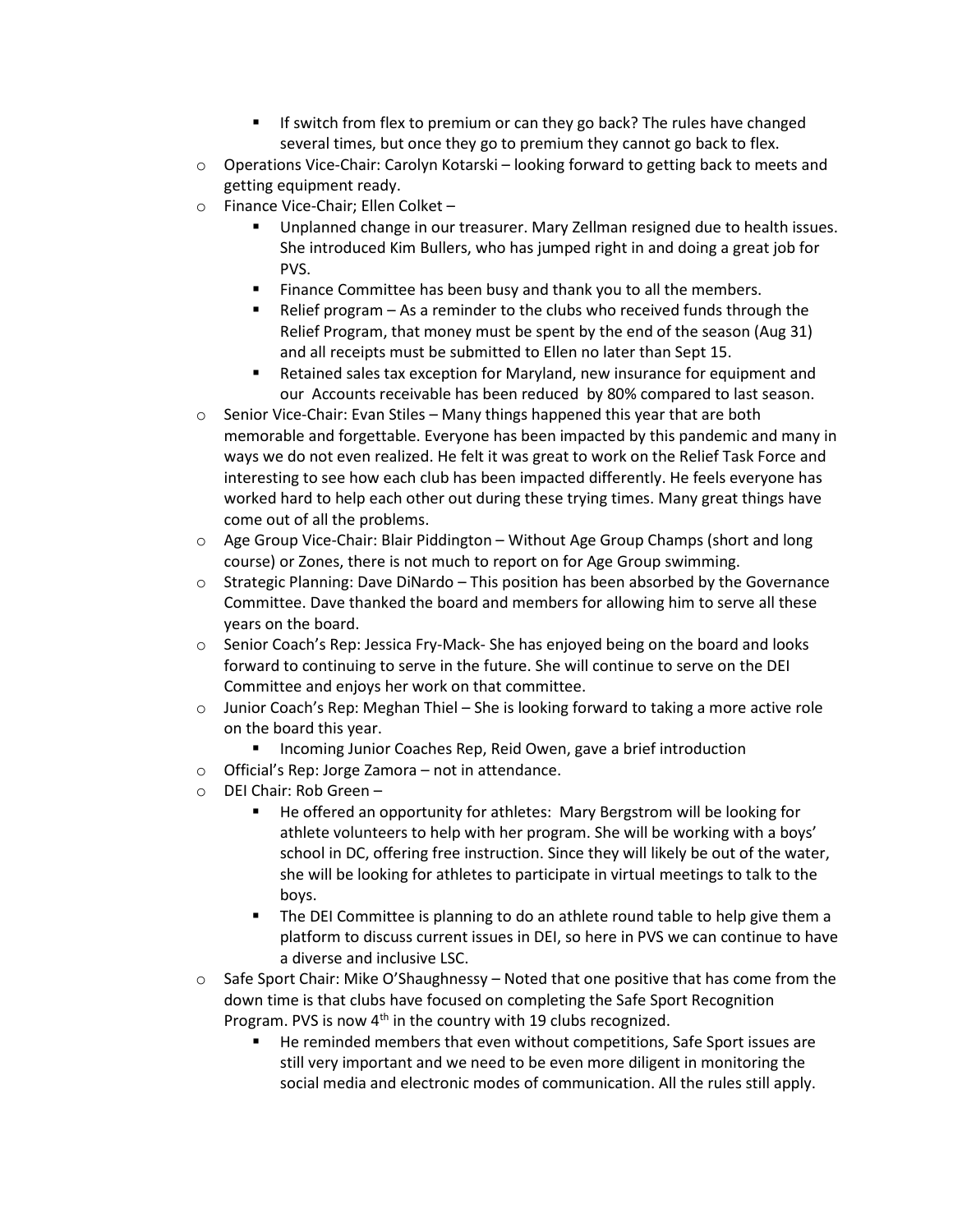- There is a lot of stress and anxiety and they are seeing an increase in calls/incidents across the country.
- **The Safe Sport page on the PVS website has been updated, please take a look** and refer to it for more information.
- He thanked Ellen and the Relief Task force. He believes that because of them we have greatly increased the number of Safe Sport Recognized Clubs, since they made it one of the possible criteria for receiving grant relief funds.
- o Official's Chair: Rich McMillen He noted that Officials' Certifications are on a two year cycle. Without competitions it will be nearly impossible for many officials to complete the required number of sessions in the 2 year time period to stay certified. He is working with his committee to increase that certification time period to 3 years.
	- He also noted that Athletes members can become certified as an Official once they turn 18 but can begin their training at 17. The Officials Committee will be creating a program for athletes this next year.
- Safety/Risk Management: Kurt Thiel Without practices and competitions there have been significantly fewer incidents.
	- o We are transitioning to the Operational Risk Committee. Kurt is looking for athletes and other non-athletes to join the committee. In the new bylaws it is a required committee, so one coach and one athlete are required. Please consider volunteering.
- Senior Athlete Rep: Molly Kennedy She was excited to announce the first official Athlete meeting immediately following the HOD and looking forward to sharing information and ideas with the other athletes.
- Old Business- no old business
- New Business
	- o Scholar Athlete Award application timeline will include the 2019 LC season since there is no 2020 LC season. Encourage your athletes to apply for this award.
	- $\circ$  Open Water Kurt Thiel reported that there are plans to being some Open Water Events in the coming months and years at National Harbor. He will communicate more information as it becomes available from USA Swimming.
		- **There is currently an Open Water meet being tentatively planning for** September at National Harbor.
- 2021 HOD There has been a suggestion to move the 2021 HOD from May to April, Thoughts?
	- $\circ$  It was noted that historically HOD is after the Eastern Zone meeting and CCM, which are both typically held in May.
	- $\circ$  Molly commented that May is super busy for athletes, as they wind down their school year and often have many tests for which they are preparing. She feels April will be better for the athletes.
	- o Tim will send out a survey to the clubs.
	- $\circ$  Weekends are good for the HOD this was a great turn out.
- Terri Marlin, PVS Service Manager was thanked for all her work during the season.
- Tim Husson was thanked for his leadership and efforts in navigating these changing and challenging times.
- Thanks to members for attending!
- Adjournment motion to adjourn, seconded and approved.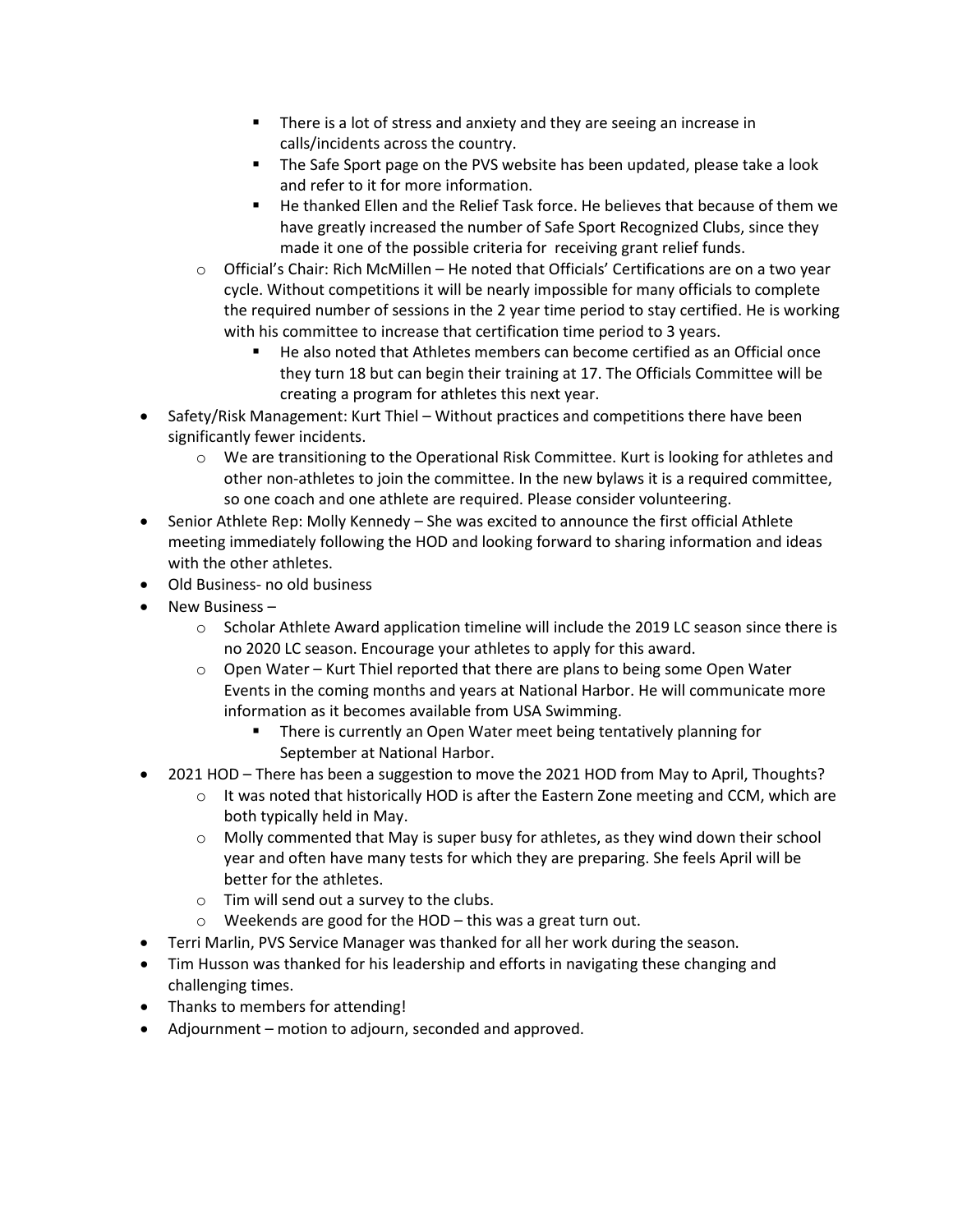## **2020 PVS House of Delegates** July 26, 2020

## **Attendance**

| <b>Board Members</b>                                 |              |                    |             |
|------------------------------------------------------|--------------|--------------------|-------------|
| Tim Husson - General Chair                           | Board        |                    |             |
| Rob Green - DEI Chair                                | <b>Board</b> | Total Attendance:  | 83          |
| Jack Neill - Administrative Vice Chair               | <b>Board</b> |                    |             |
| Dave DiNardo - Strategic Planning Chair              | <b>Board</b> | Clubs Represented: | 35          |
| Blair Piddington - Age Group Chair                   | <b>Board</b> |                    |             |
| Meghan Thiel - Junior Coaches Representative         | <b>Board</b> | Athletes:          | 19          |
| Ellen Colket - Finance Vice Chair                    | <b>Board</b> |                    |             |
| Jessica Fry-Mack - Senior Coaches Representative     | <b>Board</b> |                    |             |
| Carolyn Kotarski - Operations Vice Chair             | <b>Board</b> |                    |             |
| Mike O'Shaughnessy - Safe Sport Chair                | Board        |                    |             |
| Molly Kennedy - Senior Athlete Representative        | <b>Board</b> |                    |             |
| Samantha Pliuskaitis - Junior Athlete Representative | <b>Board</b> |                    |             |
| <b>Club Delegates</b>                                |              |                    |             |
| Evan Stiles - AAC/PVS Senior Chair                   | AAC          | Missing Clubs:     | ANSC        |
| Bob Walker - ASA                                     | ASA          |                    | <b>APAC</b> |
| Michael Kraeuter - BWST                              | <b>BWST</b>  |                    | <b>ASTS</b> |
| Kisha Clark - DCPR                                   | <b>DCPR</b>  |                    | AU          |
| Kevin Pan - DREG                                     | <b>DRAG</b>  |                    | <b>DSS</b>  |
| Anise Foreman - ERSC                                 | <b>ERSC</b>  |                    | <b>GMU</b>  |
| Manga Dalizu - FAST                                  | <b>FAST</b>  |                    | <b>HEAL</b> |
| Mark Murray - FBST                                   | <b>FBST</b>  |                    | <b>JCCW</b> |
| Ray Benecki - FISH                                   | <b>FISH</b>  |                    | <b>LCL</b>  |
| Matt Salerno - FXFX                                  | <b>FXFX</b>  |                    | <b>SSCT</b> |
| Brian J. Thomas - GWU                                | GWU          |                    | SSS         |
| Richard Romero - HACC                                | <b>HACC</b>  |                    | <b>STJS</b> |
| Joe Flaherty - JFD                                   | <b>JFD</b>   |                    | <b>TESC</b> |
| Dan Rhinehart - LIFE                                 | <b>LIFE</b>  |                    | <b>TRA</b>  |
| Munyoung Joung - MAC                                 | <b>MAC</b>   |                    | <b>WEA</b>  |
| Dan Jacobs - MACH                                    | <b>MACH</b>  |                    | YASD        |
| Heather Haddock- - MAKO                              | <b>MAKO</b>  |                    | <b>YSS</b>  |
| Lynne Gerlach - MSSC                                 | <b>MSSC</b>  |                    |             |
| Thomas Ugast - NCAP                                  | <b>NCAP</b>  |                    |             |
| Aaron Dean - OCCS                                    | <b>OCCS</b>  |                    |             |
| John Venit - PAC                                     | <b>PAC</b>   |                    |             |
| <b>Beth Sellers - PGKS</b>                           | <b>PGKS</b>  |                    |             |
| Corey Wallace - PGPR                                 | <b>PGPR</b>  |                    |             |
| Bill Marlin - PM                                     | <b>PM</b>    |                    |             |
| Shandra Richardson - RIPS                            | <b>RIPS</b>  |                    |             |
| Mark Eldridge - RMSC                                 | <b>RMSC</b>  |                    |             |
| Patricia Wilson - RY                                 | <b>RY</b>    |                    |             |
| Ian Handerhan - SDS                                  | SDS          |                    |             |
| Teresa Meike Pliuskaitis - SNOW                      | SNOW         |                    |             |
| Priya Aurora - TANK                                  | <b>TANK</b>  |                    |             |
| Jorge Silva - TIBU                                   | <b>TIBU</b>  |                    |             |